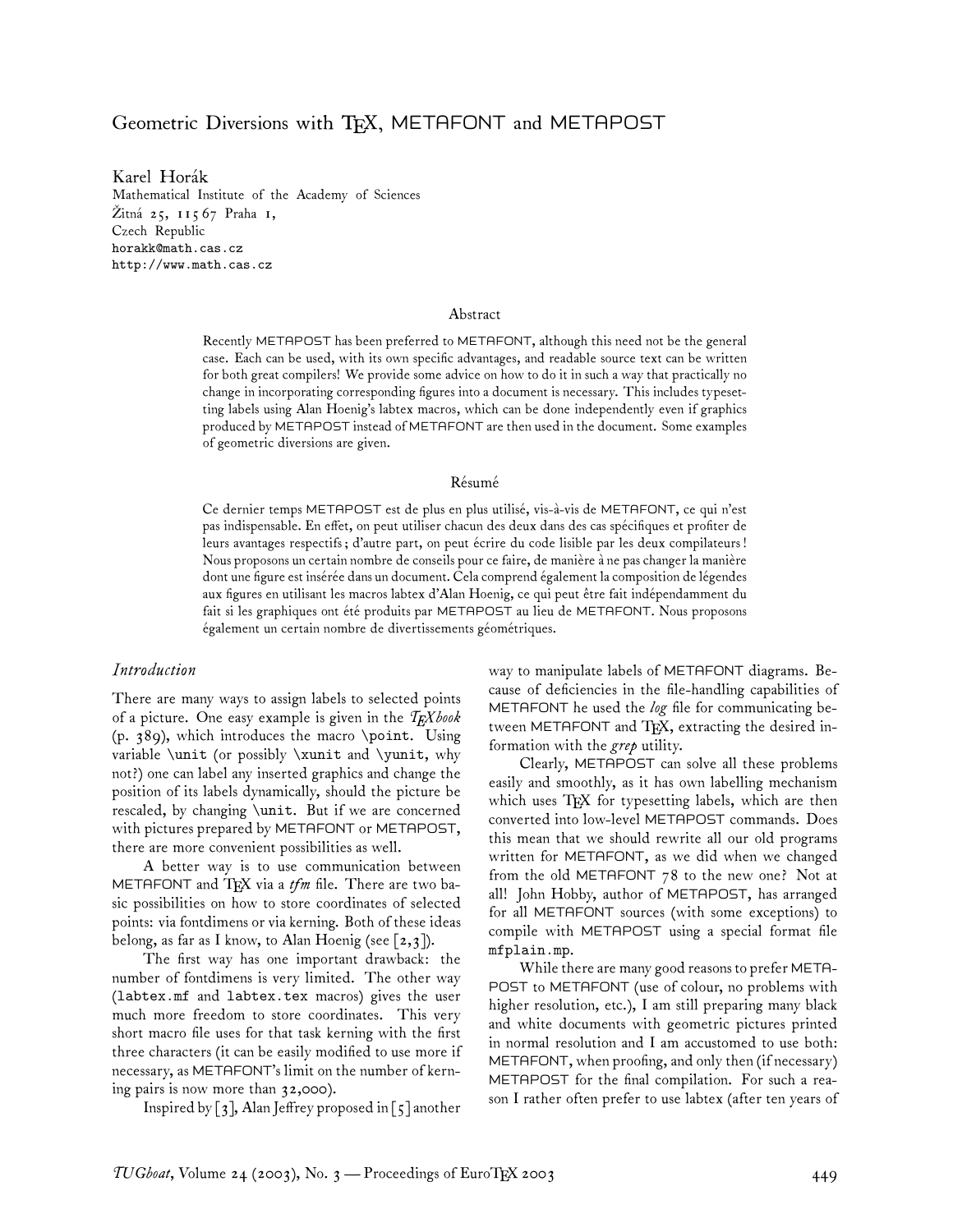excellent experience) for labels as it works in both cases without any substantial change. The aim of this short contribution is to stress that labtex can also be used with METAPOST without any serious problem.

It could be done directly: METAPOST stores the metric information into a tfm file exactly as METAFONT does; the only drawback is then the great number of trivial files generated. So it seems better to produce pictures by METAPOST *without* labtex, while the appropriate metric file with related kerning information given by labtex's pointing commands will be regenerated by META-FONT without any garbage later. As we want to use the same source file twice, we presuppose using mfplain.mp as the format. It can be done by the following fork (testing if colour *red* is known):

```
mode_setup;
u#:=1mm#;
define_pixels(u);
if known red:
    % labtex information is not used
def labtex (text t) = enddef;warningcheck:=0;
else:
input labtex
fi
```
A similar fork can be used for any case where METAFONT and METAPOST behave differently (culling of some region could be alternatively changed to clipping, etc.).

## *The pros and the cons*

One big advantage was mentioned before: one can easily change old sources from bitmap to outline without too much work.

For me, another advantage of this attempt is that I can easily preview typeset pictures (without possible colours) with the emTFX previewer, while previewing PostScript with Ghostscript is substantially slower (even if much faster now than some years ago).

Another advantage of this concept is that one can easily combine METAPOST output with other *eps* pictures, a problem that was solved only by some special tricks thanks to Bogusław Jackowski and his colleagues.

One possible disadvantage (mentioned in  $\lceil 5 \rceil$ ) is that this concept does not involve communication from TEX to METAFONT (e.g. size of the label to leave some void space in colored region). Such a feature could of course be added using ideas from [2], if one wished to typeset many more such labels.

One of the advantages of METAPOST's own labelling mechanism is that one can easily transform the labels (rotate, scale, skew... ), use color, erase appropriate surrounding space of label, etc. These of course could be done with labtex using TFX \special commands and PostScript macros (PSTricks can do all of this).

## *Using labtex with METAPOST*

What is the main difference between a character generated by METAFONT and the corresponding PostScript picture produced by METAPOST(&mfplain)? Their dimensions are known to TFX! Dimensions (width, height, and depth of each character are given by parameters of beginchar in the METAFONT source file and one must take some care to guess these dimensions as best as possible, or even better to construct the picture depending on them (i.e. using variables *w*, *h*, *d* for defining basic points of any figure). On the other hand, dimensions in eps files output by METAPOST are read by TEX from the corresponding bounding box, which is computed by META-POST according to the real dimensions of the resulting picture. For alternative use in TFX it is in most cases sufficient to correctly position the reference point of the picture. So we must first change the lower left corner of the bounding box to be at the origin.

The labtex macros are designed to typeset the picture first, then labels. This is even more important for the PostScript variant of the \fig macro, as PostScript draws the picture sequentially layer after layer, so labels typeset in advance could disappear completely under some coloured part of the picture.

The following adaptation of Hoenig's \fig macro can do the right job, changing the reference point of the resulting picture.

```
\input labtex
\input epsf
\newcount\epsfurX \newcount\epsfurY
\def\MPfig#1{% usage:
   %%%%\MPfig{figure number}{labels}
    \frac{\%}{\%}\end{math} endfig
 \figcount=#1 \catcode'\^^M=5
           %%%%to be sure in obeylines
 \setbox\figbox=
    \hbox{\labtex\char\figcount }%
 \global\figwd=\wd\figbox
 \global\fight=\ht\figbox
 \global\figdp=\dp\figbox
 \setbox\figbox=
    \hbox{\epsffile{\fontname\labtex.#1}}%
    \epsfurX\epsfurx\epsfurY\epsfury
 \setbox\figbox=
    \hbox{\epsffile[0 0 {\the\epsfurX} %
    {\the\epsfurY}]{\fontname\labtex.#1}}%
 \zerobox\figbox%
 \hbox\bgroup\box\figbox
       %%%%% now add \point'ing commands
       %%%%% and labels
 \vrule width0pt height\fight depth\figdp}
\def\zerobox #1{\ht#1=0pt \dp#1=0pt \wd#1=0pt }
```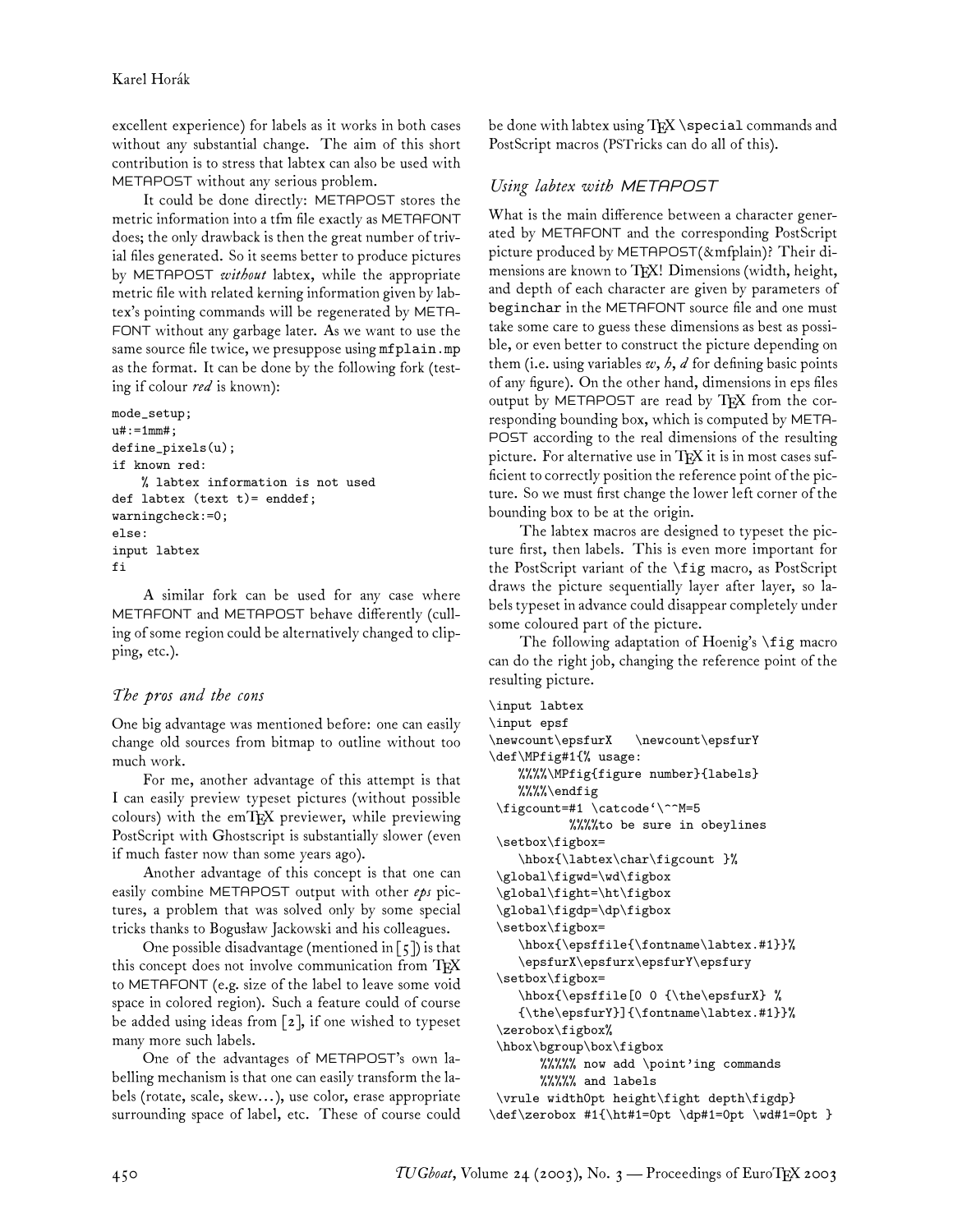Of course, one should never forget to compile the source in the right order! Using labtex, the order of labels is also important, as we have mentioned earlier (i.e. we must typeset labels in the same order as the labtex macro stores coordinates of their anchor points).

Once the picture is ready, one can easily correct the labels only in the TEX file without recompiling the METAFONT source.

### *Examples and comments*

Next you can see two identical trivial pictures of a square with its vertices labeled by  $1, 2, 3$ , and  $4$ . The first is typeset with a bitmap font, the other with an eps file produced with METAPOST from the same source.



Another example shows an illustration from [6] using two instances of a scanned picture converted to eps:



When testing figures using Alan's original macros, I rediscovered (after some delay, of course) a somewhat strange feature: figures must be numbered sequentially starting from zero, which actually I am not accustomed to. A small change in the original code removes this necessity. Instead of

```
if not known chars[i]:
   beginchar(i,0,0,0); endchar;
   if not known fpf: fpf=i; fi
fi
```
one can find the number of the last known figure without any such assumption:

```
if not known chars[i]:
   beginchar(i,0,0,0); endchar;
   else: fpf:=i; % last known figure
fi
```
On the other hand, if I am preparing pictures for anybody who or does not use  $T_{F}X$  at all, or does not want to manipulate METAFONT sources, the most secure way is to prepare pictures, typeset them and then convert to EPS using another useful utility of Gdansk provenance (the ps\_conv package of P. Pianowski & B. Jackowski).

To my own sorrow I have not succeeded in learning more about ConTEXt and its way of manipulating META-POST graphics. Then I could probably forget about PSTricks and others... Of course it surely cannot happen without making progress to use a real operating system (here I do not think of Windows of any kind). I am going to be twice as old as TEX is, perhaps this is the right time to make substantial progress...

TFX and METAFONT are genuinely designed to cooperate and there are many ways to enjoy it.

The last example (on the following page) is known to all my friends who, for the last six years, have received every New Year a calendar to be cut out and glued together to form a polytope.

### *References*

- [1] John D. Hobby: A User's Manual for META-POST. http://ctan.org/tex-archive/ graphics/metapost.
- [2] Alan Hoenig: When TFX and METAFONT work together. Proceedings of the 7th European TFX Conference, Prague, 1992.
- [3] Alan Hoenig: Labelling figures in TFX documents. *TUGboat* 12(1), 1991, pp. 125–128.
- [4] Alan Hoenig: TEX Unbound. LATEX & TEX Strategies for Fonts, Graphics, & More. Oxford University Press, Oxford-New York, 1998.
- [5] Alan Jeffrey: Labelled diagrams in METAFONT. *TUGboat* 12(2), 1991, pp. 227–229.
- [6] František Kuřina: 10 geometrických transformací (10 geometric transformations; in Czech). Prometheus, Praha, 2002.